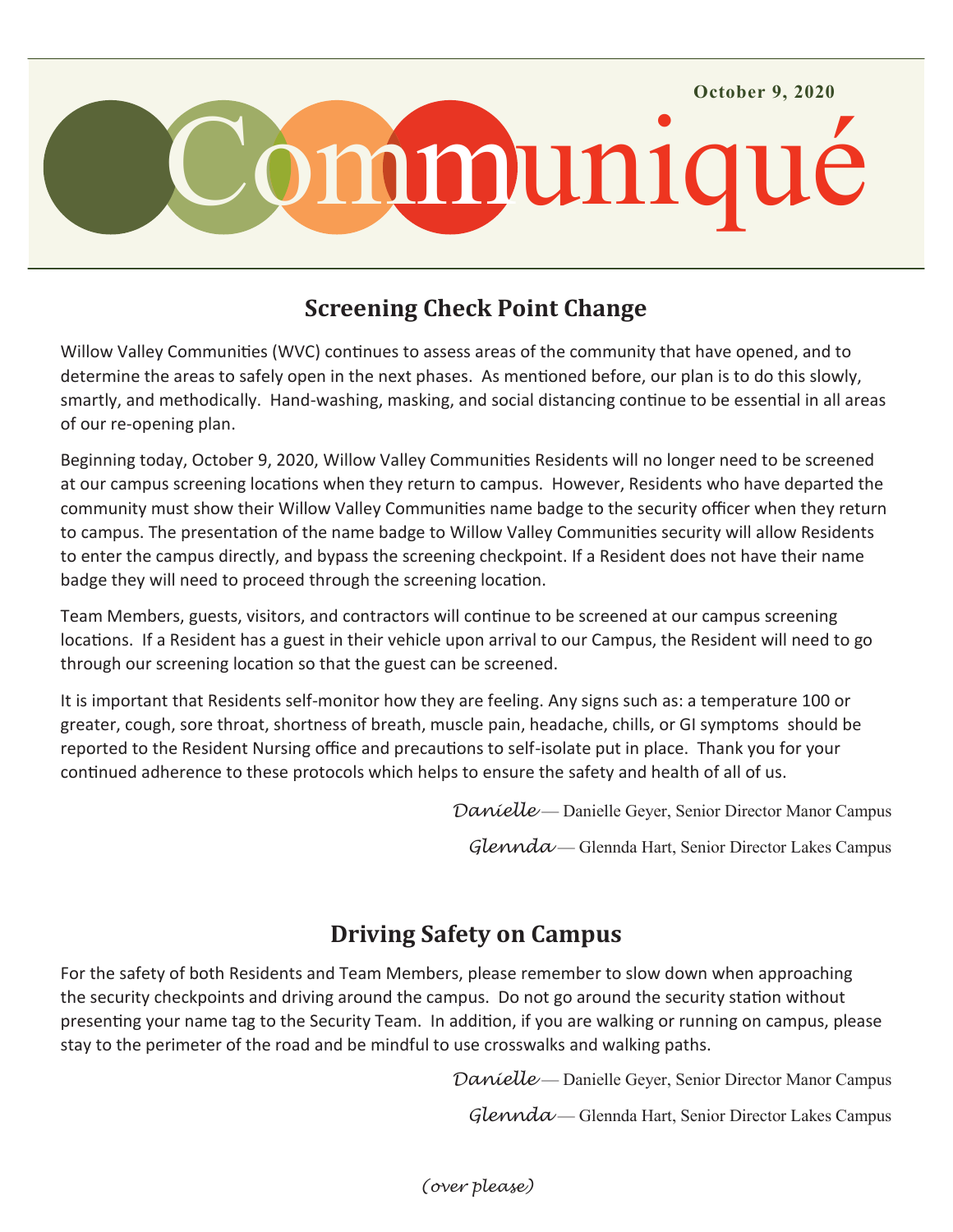### **Courtesy to Your Neighbor in Today's Political Climate**

As the Presidential election draws near, we have an opportunity and an obligation to remind all Residents about the Willow Valley Communities Pledge of Common Courtesy, a copy of which is attached. This is an opportune time for all of us to embrace and abide by these points as we dialogue with one another.

As a reminder, political materials, including pamphlets, buttons, signs, and similar items should not be left in common areas or distributed at random to others. Willow Valley Communities values and recognizes the importance of freedom of speech and opinions; however, it is important to remember that political views may vary and we expect Residents to be respectful to one another in all words and actions.

*Danielle* — Danielle Geyer, Senior Director Manor Campus

*Glennda* — Glennda Hart, Senior Director Lakes Campus